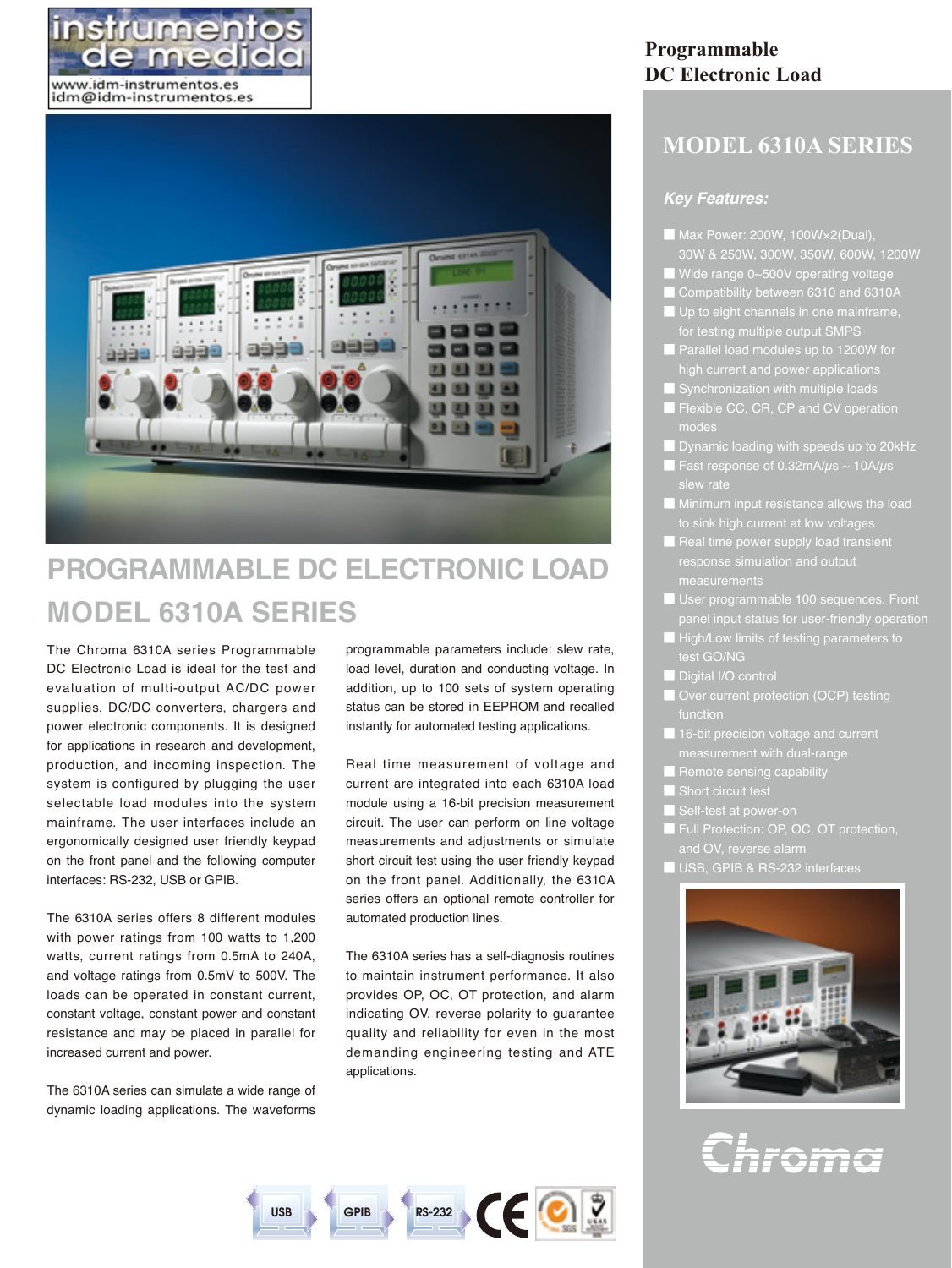# *Versatile System Configuration*

Chroma 6310A Programmable Electronic Load integrates microprocessor capabilities into each load module and mainframe to provide simple and accurate parallel operation to optimize the speed and control among multiple load modules. All load modules may be configured to work synchronously, to test multiple outputs simultaneously, thus simulating real life applications.

**6310A System Block Diagram**



## *Compatibility WITH 6310 SErIES*

The 6310A series load modules will be compatible with the 6310 series mainframes (6312/6314). In addition, the remote control commands will be compatible between the 6310 and the 6310A series without needing to re-writing any remote control programs.

# *Module Load Design*

The Chroma 6314A 1200W and 6312A 600W electronic load mainframes accept the user-installable 6310A series load modules for easy system configuration and will mount in a 19" instrument rack. The 6314A holds up to four 63102A load modules, which will result in an 8-channel 100W/channel load with standard front-panel inputs. This makes it ideal for testing

multiple output switching power supplies and multiple DC-DC converters. There are also higher wattage modules that may be mixed and matched for an even more versatile system. Additionally, the GO/NG output port is useful for UUT's pass/fail testing on an automated production line. All modules on the 6314A/6312A mainframe share a common GPIB address to synchronize and speed up the control of the load modules and the readback of data.



# *Application of Specific Load Simulation*

The 6310A load modules operate in constant current, constant voltage, constant power or constant resistance to satisfy a wide range of test requirements. For example, the test of a battery charger can be simulated easily by setting the load to operate in constant voltage.



Each load module is designed with state-of-the-art technology and connects all the power MOSFET devices in parallel to insure high accuracy load control with a minimum drift of less than 0.1%+0.1%F.S. of the current setting. Chroma's use of FET technology provides minimum input resistance and enables the load to sink high current even at very low voltages. For example, the model 63103A is capable of sinking 60A at 1V, and well-suited for testing the new 3.3V low voltage power supplies. Low voltage operation, down to zero volts, is possible at reduced current levels. The 6310A load module uses a photo coupler for isolation between the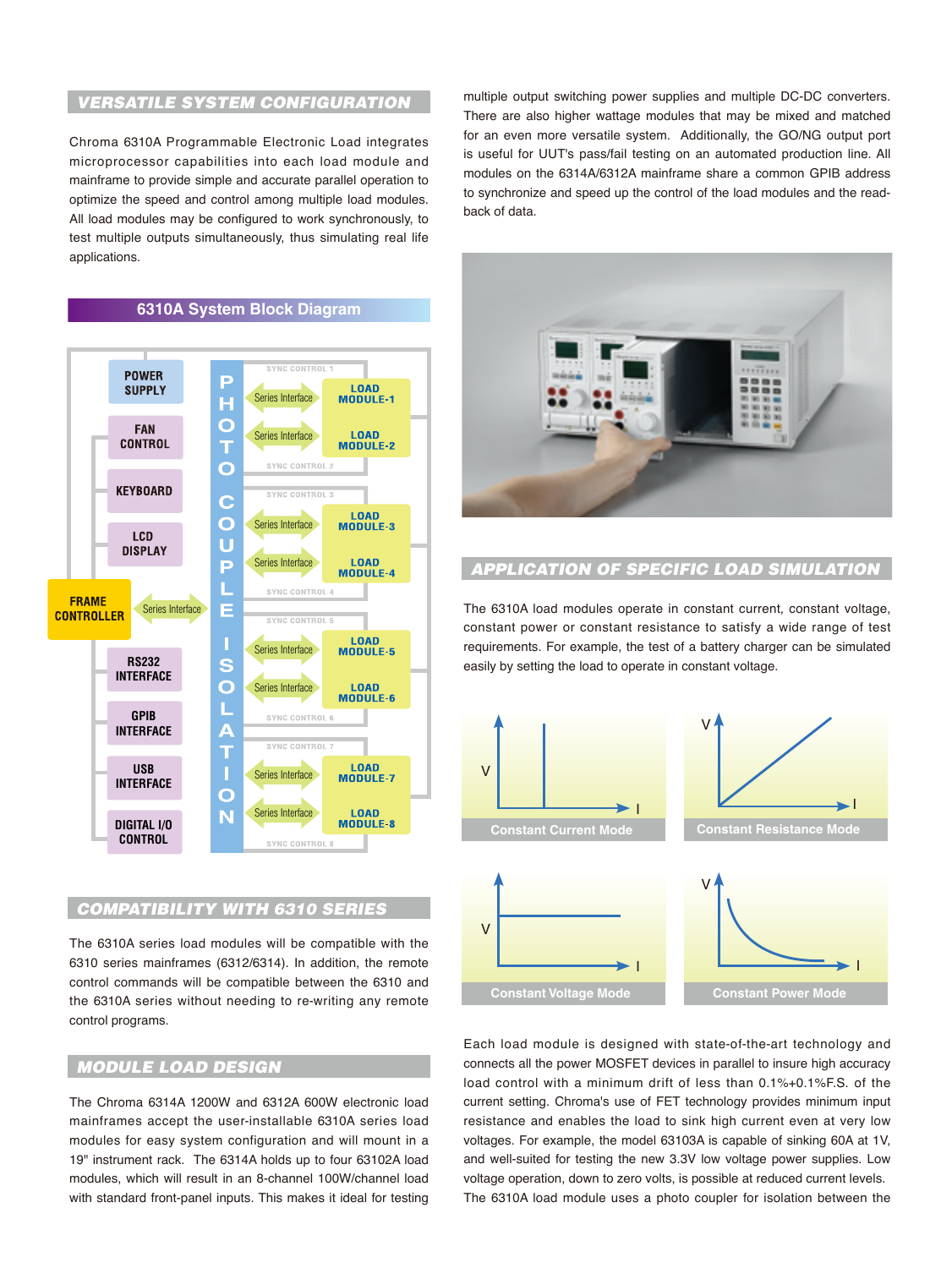output and control sections, thus each load is isolated and floating. The user can use multiple load modules independently to test multi-output power supplies, or parallel them for high power testing applications.





# *Dynamic Loading and Control*

Modern electronic devices operate at very high speeds and require fast dynamic operation of their power providing components. To satisfy these testing applications, the 6310A loads offer high speed, programmable dynamic load simulation and control capability. The figure below shows the programmable parameters of the 6310A modules:



The programmable slew rate makes the simulation of transient load change demanded by real life applications possible. The 6310A internal waveform generator is capable of producing a maximum slew rate at 10A/ $\mu$ s, and dynamic cycling up to 20kHz. It's dedicated remote load sense and control circuit guarantee minimum waveform distortion during continuous load changes.

## *Parallel Control*

The 6310A provides parallel control, which enables high power testing when a single module cannot meet the requirement of high power applications. Two or more load modules can be paralleled together to achieve the desired loading. The 6310A comes with RS-232 as standard for remote control and automated testing applications. The USB and GPIB interfaces are available as options.

In addition, the 6310A, through its synchronized controls, provides an efficient solution for testing single output AC to DC or DC to DC converters by controlling multiple loads. The 6310A provides the capability to test up to 8 UUTs at a time.

#### *Powerful Measurements*

Each 6310A load module has an integrated 16-bit precision A/D converter for voltage measurement with an accuracy of 0.025%+0.025% of full scale. The built-in resistive load current sensing circuit is capable of measuring current with an accuracy of 0.05%+0.05% of full scale. Also, short circuit can be simulated. All measurements are done using remote sensing to eliminate any error due to voltage drops along the measurement path. The user can also select from a complete set of voltage and current measurements.

#### *OCP Test*

Modern switching power supplies are designed with over current protection (OCP) circuitry; therefore, it is important to test the OCP circuitry to make sure it is functioning within its designed specifications. The 6310A series provides an easy and fast solution for this testing.

By simply choosing the channel and setting the OCP parameters (start current, end current, step current and dwell time) from the front panel, the 6310A series provides a fast and easy OCP testing solution. The 6310A series will automatically detect the OCP point, making it an ideal solution for design verification as well as production line testing.

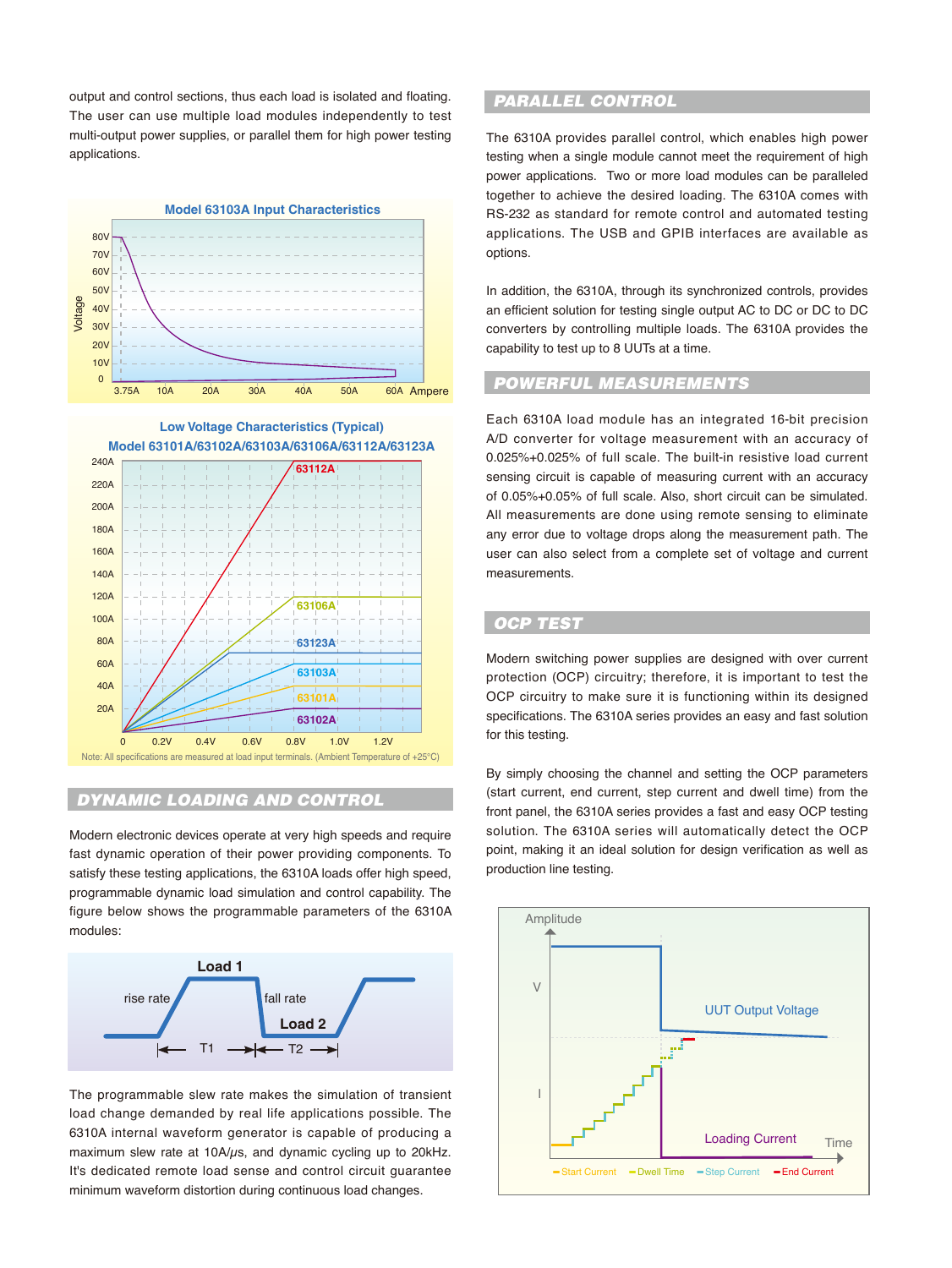# *Timing Function*

The 6310A series of loads include a unique timing & measurement function, which allows precise time measurements in the range of 1ms to 86,400s. This feature allows the user to set the final voltage & timeout values for battery discharge testing and other similar applications.

For example, the figure on the right shows the 6310A internal timer starting at load ON, and ending when the battery voltage reaches the final voltage.

The Timing function can be used in testing battery and super capacitor discharge, or other similar applications.



# *Digital I/O*

The digital I/O interface makes the 6310A DC Load the ideal choice for automated testing requirements. Through the digital I/O, the 6310A can accept digital signals to trigger its functions (Load On/Off, OCP test, etc.) as well as current output status signals.

| <b>Pin</b>       | <b>Definition</b> |               |                            |
|------------------|-------------------|---------------|----------------------------|
| Pin <sub>1</sub> | Reserved          | Pin 9         | Short Signal (O/P)         |
| Pin <sub>2</sub> | <b>DGND</b>       | <b>Pin 10</b> | Protection Signal (O/P)    |
| Pin <sub>3</sub> | <b>DGND</b>       | <b>Pin 11</b> | External Load ON/OFF (I/P) |
| Pin <sub>4</sub> | <b>DGND</b>       | <b>Pin 12</b> | Reserved                   |
| Pin <sub>5</sub> | <b>DGND</b>       | <b>Pin 13</b> | Reserved                   |
| Pin 6            | Load ON/OFF (O/P) | <b>Pin 14</b> | <b>DGND</b>                |
| Pin 7            | Total Pass (O/P)  | <b>Pin 15</b> | <b>External Trig. For</b>  |
| Pin <sub>8</sub> | Total Fail (O/P)  |               | Sequences Run (I/P)        |
|                  |                   |               |                            |

# *PANEL DESCRIPTION*



# **Load Module Mainframe Controller**

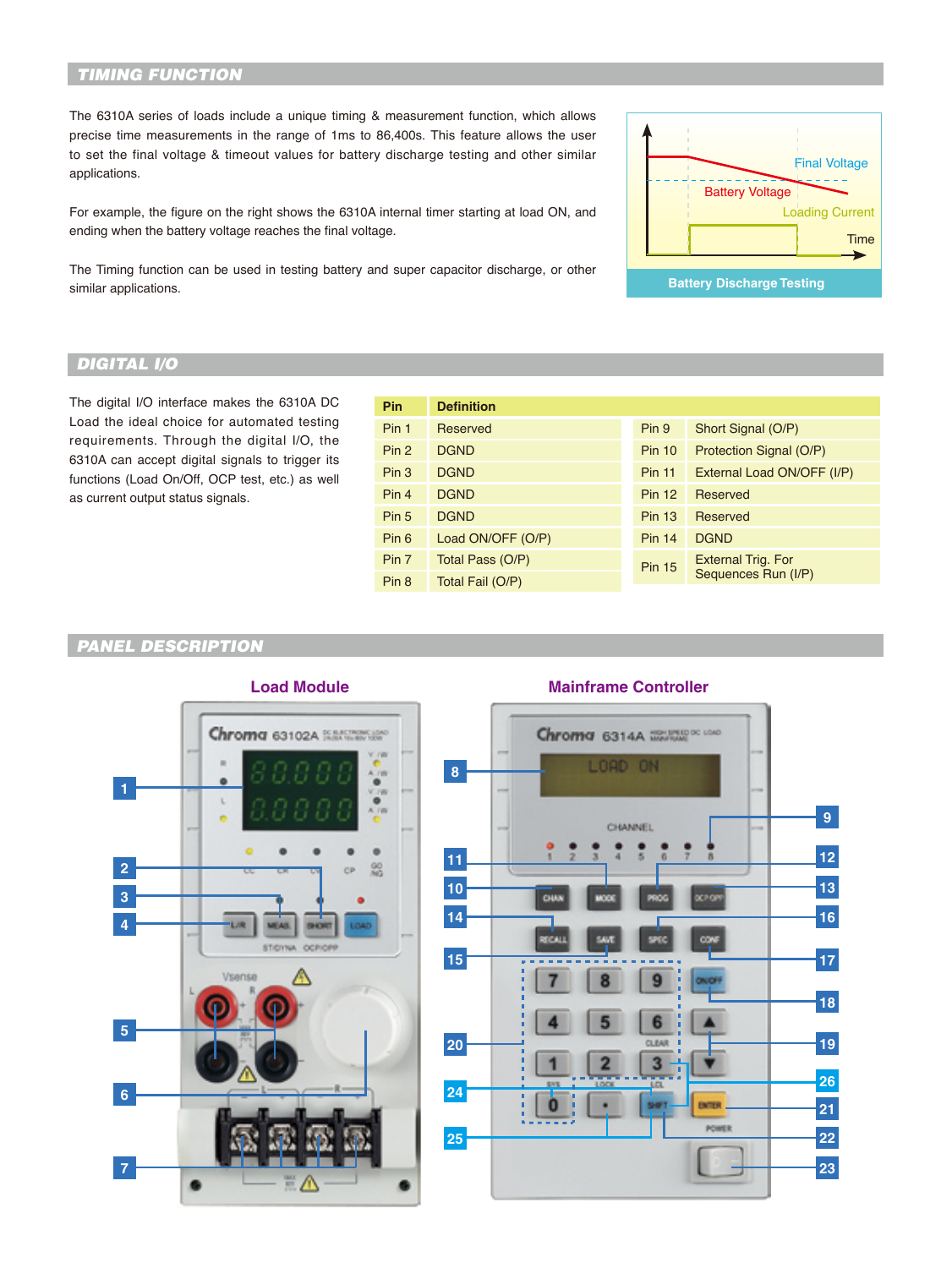

#### **LED indicator**

- **SHORT key :** To apply a short circuit across the input
- **STATIC/DYNA key :** To select static or dynamic test mode
- **L/R key :** To select left or right channel of input load(63102A, 63107A) **A/B key :** To select static A or B load (other models)
- **V terminal :** To measure the UUT's output voltage using remote sense
- **Rotary knob :** To adjust load setting continuously
- **Load terminal**
- **LCD display**
- **LED indicator :** To display the channel at which load is set
- **CHAN key :** To select input load channel
- **MODE key :** To select the operation mode of CC, CR, CV, or CP
- **PROG key :** For program data setting
- **OCP/OPP key :** Over current protection/Over power protection testing
- **RECALL key :** To recall the front panel input status from memory
- **SAVE key :** To save the front panel input status into memory
- **SPEC key :** To set up High/Low limits for GO/NG test
- **CONF key :** To set the configuration
- **ON/OFF key :** To enable or disable the load input **Up/Down key :** To select the next or previous display in edit mode **Numeric key :** For data setting **ENTER key :** To confirm editing data on the instrument **SHIFT** key : As LOCAL Key when in remote mode **Power switch SHIFT + 0 key :** System function **SHIFT + . key :** Lock function **SHIFT + 3 key :** Clear the currently edited data **Digital I/O :** Used for system input/output control signals **RS-232 connector GO/NG output port GPIB or USB slot AC input voltage switch**
- **AC input fuse**
- **AC input connector**

# *6310A Series Programmable DC Electronic Load Family*













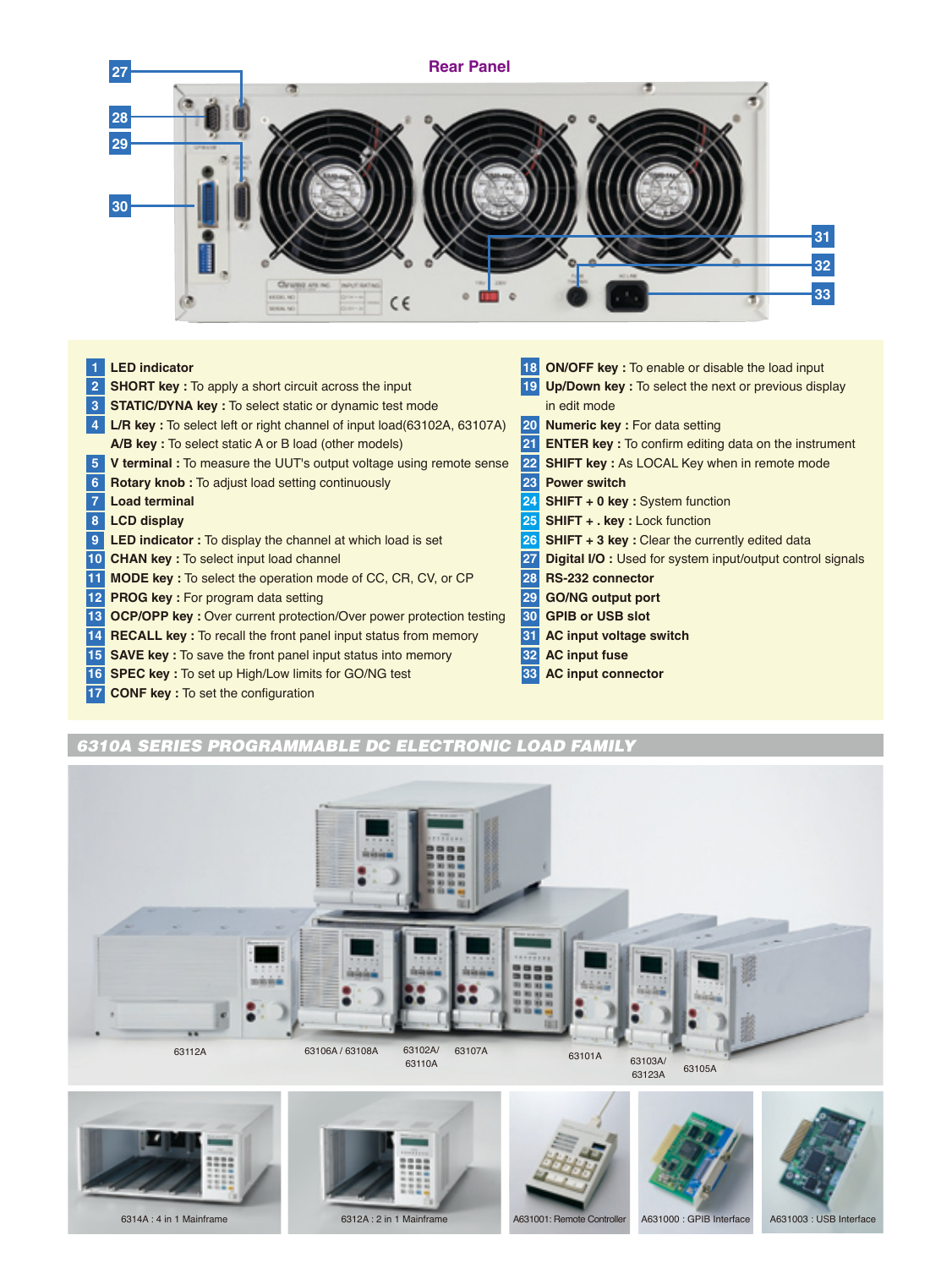# *LED LOAD SIMULATOR*

As a constant current source, the LED power driver has an output voltage range with a constant output current. LED power drivers are usually tested in one of the following ways :

- 1. With LEDs
- 2. Using resistors for loading

3. Using Electronic Loads in Constant Resistance (CR) mode, or Constant Voltage (CV) mode However, all these testing methods, each of them has their own disadvantages.

As shown on the V-I curve in Figure 1, the LED has a forward voltage VF and a operating resistance (Rd). When using a resistor as loading, the V-I curve of the resistor is not able to simulate the V-I curve of the LED as shown in blue on Figure 1. This may cause the LED power driver to not start up due to the difference in V-I characteristic between the resistors and the LEDs. When using Electronic Loads, the CR and CV mode settings are set for when the LED is under stable operation and therefore, is unable to simulate turn on or PWM brightness control characteristics. This may





cause the LED power driver to function improperly or trigger it's protection circuits. These testing requirements can be achieved when using a LEDs as a load; however, issues regarding the LED aging as well as different LED power drivers may require different types of LEDs or a number of LEDs. This makes it inconvenient for mass production testing.

Chroma has created the industries first LED Load Simulator for simulating LED loading with our 63110A load model from our 6310A series Electronic Loads. By setting the LED power driver's output voltage, and current, the Electronic Load can simulate the LED's loading characteristics. The LED's forward voltage and operating resistance can also be set to further adjust the loading current and ripple current to better simulate LED characteristics. The 63110A design also has increased bandwidth to allow for PWM dimming testing.

Figure 2 shows the dimming current waveform of the LED. Figure 3 shows the dimming current waveform when using 63110A as a load.



Figure 2 - LED dimming test



Figure 4 - Simulate different number of LEDs







Figure 5 - Simulate different characteristic of LEDs

| <b>SPECIFICATIONS</b>             |                                                                             |                          |  |  |  |  |  |  |  |
|-----------------------------------|-----------------------------------------------------------------------------|--------------------------|--|--|--|--|--|--|--|
| 63110A (100Wx2)<br><b>Model</b>   |                                                                             |                          |  |  |  |  |  |  |  |
| Power                             | 100W                                                                        |                          |  |  |  |  |  |  |  |
| Current                           | $0 - 0.6A$<br>$0 - 2A$                                                      |                          |  |  |  |  |  |  |  |
| Voltage*1                         | $0 - 500V$                                                                  |                          |  |  |  |  |  |  |  |
| Min. Operating Voltage            |                                                                             | 6V@2A                    |  |  |  |  |  |  |  |
| <b>LED MODE</b>                   |                                                                             |                          |  |  |  |  |  |  |  |
| Range                             | Operation Voltage: 0~100V/0~500V<br>Current: 0~2A / Rd Coefficient: 0.001~1 |                          |  |  |  |  |  |  |  |
| Resolution                        |                                                                             | VL: 4mV / VH: 20mV       |  |  |  |  |  |  |  |
| Io: 0.1mA / Rd Coefficient: 0.001 |                                                                             |                          |  |  |  |  |  |  |  |
| <b>CONSTANT RESISTANCE MODE</b>   |                                                                             |                          |  |  |  |  |  |  |  |
| Range                             | CRL: $3 \Omega - 1k \Omega$ (100W/100V)<br>CRH: 10 Ω ~10k Ω (100W/500V)     |                          |  |  |  |  |  |  |  |
| Resolution                        | CRL: 62.5µ mho<br>CRH: 6.25µ mho                                            |                          |  |  |  |  |  |  |  |
| Accuracy                          | $1k\Omega$ : 4m mho + 0.2%<br>$10k\Omega$ : 1m mho + 0.1%                   |                          |  |  |  |  |  |  |  |
| <b>CONSTANT VOLTAGE MODE</b>      |                                                                             |                          |  |  |  |  |  |  |  |
| Range                             | $0 - 500V$                                                                  |                          |  |  |  |  |  |  |  |
| Resolution                        | 20mV                                                                        |                          |  |  |  |  |  |  |  |
| Accuracy                          | $0.05\% \pm 0.1\%$ F.S.                                                     |                          |  |  |  |  |  |  |  |
| <b>CONSTANT CURRENT MODE</b>      |                                                                             |                          |  |  |  |  |  |  |  |
| Range                             | $0 - 0.6A$                                                                  | $0-2A$                   |  |  |  |  |  |  |  |
| Resolution                        | $12\mu$ A                                                                   | 40uA                     |  |  |  |  |  |  |  |
| Accuracy                          | $0.1\% + 0.2\%$ F.S.                                                        | $0.1\% + 0.2\%$ F.S.     |  |  |  |  |  |  |  |
| <b>MEASUREMENT SECTION</b>        |                                                                             |                          |  |  |  |  |  |  |  |
| <b>VOLTAGE READ BACK</b>          |                                                                             |                          |  |  |  |  |  |  |  |
| Range                             | $0 - 100V$                                                                  | $0 - 500V$               |  |  |  |  |  |  |  |
| Resolution                        | 2mV                                                                         | 10mV                     |  |  |  |  |  |  |  |
|                                   | 0.025%+0.025% F.S.                                                          |                          |  |  |  |  |  |  |  |
| Accuracy                          |                                                                             |                          |  |  |  |  |  |  |  |
| <b>CURRENT READ BACK</b>          |                                                                             |                          |  |  |  |  |  |  |  |
| Range                             | $0 - 0.6A$                                                                  | $0 - 2A$                 |  |  |  |  |  |  |  |
| Resolution<br>Accuracy            | $12\mu$ A                                                                   | 40µA<br>0.05%+0.05% F.S. |  |  |  |  |  |  |  |

**NOTE\*1 :** If the operating voltage exceeds 1.1 times of the rated voltage, it would cause permanent damage to the device.

#### *ORDERING INFORMATION*

**6312A** : Mainframe for 2 Load Modules **6314A** : Mainframe for 4 Load Modules **63101A** : Load Module 40A/80V/200W **63102A** : Load Module 20A/80V/100Wx2 channels **63110A** : Load Module 2A/500V/100Wx2 channels **A631005** : 6310A Series Softpanel **63103A** : Load Module 60A/80V/300W **63105A** : Load Module 10A/500V/300W

- **63106A** : Load Module 120A/80V/600W **63107A** : Load Module 5A&40A/80V/30W&250W **63108A** : Load Module 20A/500V/600W
- 
- 
- **63112A** : Load Module 240A/80V/1200W
- **63123A** : Load Module 70A/80V/350W
- **A631000** : GPIB Interface for Model 6314A, 6312A **A631003** : USB Interface for Model 6314A, 6312A **A631001** : Remote Controller **A800042** : Test Fixture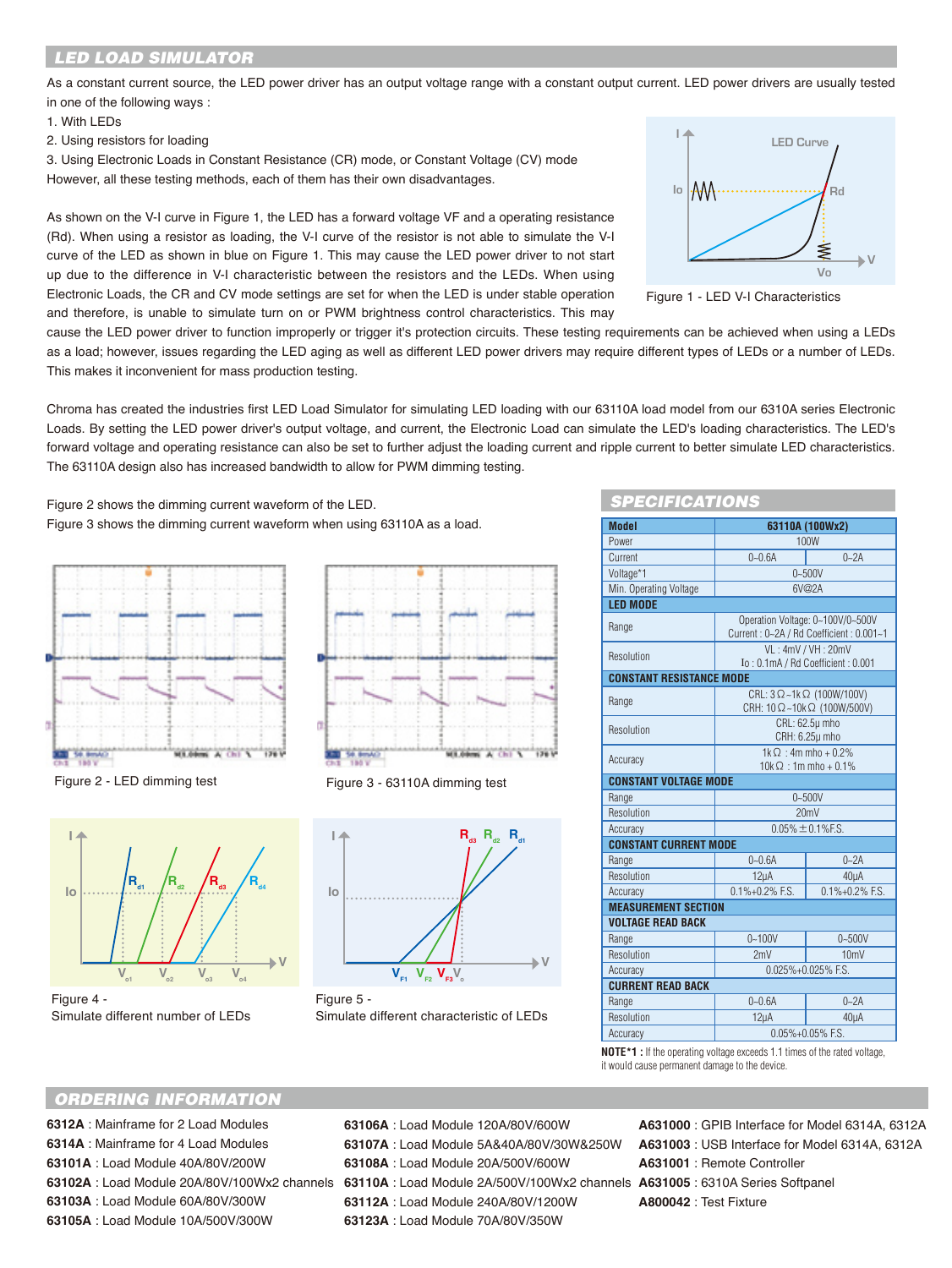| <b>SPECIFICATIONS</b>                   |                                                                                 |                                                                      |                                                                                 |                                   |                                                                                                                                                                                                                           |                                      |                                                                                 |                         |  |
|-----------------------------------------|---------------------------------------------------------------------------------|----------------------------------------------------------------------|---------------------------------------------------------------------------------|-----------------------------------|---------------------------------------------------------------------------------------------------------------------------------------------------------------------------------------------------------------------------|--------------------------------------|---------------------------------------------------------------------------------|-------------------------|--|
| <b>Model</b>                            | 63101A                                                                          |                                                                      | 63102A (100Wx2)                                                                 |                                   | 63103A                                                                                                                                                                                                                    |                                      | 63105A                                                                          |                         |  |
| Power                                   | <b>20W</b>                                                                      | 200W                                                                 | <b>20W</b>                                                                      | 100W                              | <b>30W</b>                                                                                                                                                                                                                | 300W                                 | 30W                                                                             | 300W                    |  |
| Current                                 | $0 - 4A$                                                                        | $0 - 40A$                                                            | $0 - 2A$                                                                        | $0 - 20A$                         | $0 - 6A$                                                                                                                                                                                                                  | $0 - 60A$                            | $0 - 1A$                                                                        | $0 - 10A$               |  |
| Voltage *3                              |                                                                                 | $0 - 80V$                                                            | $0 - 80V$                                                                       |                                   | $0 - 80V$                                                                                                                                                                                                                 |                                      | $0 - 500V$                                                                      |                         |  |
|                                         | 0.4V@2A                                                                         | 0.4V@20A                                                             | 0.4V@1A                                                                         | 0.4V@10A                          | 0.4V@3A                                                                                                                                                                                                                   | 0.4V@30A                             | 1.0V@0.5A                                                                       | 1.0V@5A                 |  |
| Typical Min. Operation Voltage (DC)*1   | 0.8V@4A                                                                         | 0.8V@40A                                                             | 0.8V@2A                                                                         | 0.8V@20A                          | 0.8V@6A                                                                                                                                                                                                                   | 0.8V@60A                             | 2.0V@1A                                                                         | 2.0V@10A                |  |
| <b>Constant Current Mode</b>            |                                                                                 |                                                                      |                                                                                 |                                   |                                                                                                                                                                                                                           |                                      |                                                                                 |                         |  |
| Range                                   | $0 - 4A$                                                                        | $0 - 40A$                                                            | $0 - 2A$                                                                        | $0 - 20A$                         | $0 - 6A$                                                                                                                                                                                                                  | $0 - 60A$                            | $0 - 1A$                                                                        | $0 - 10A$               |  |
| Resolution                              | 1mA                                                                             | 10 <sub>m</sub> A                                                    | $0.5m$ A                                                                        | 5mA                               | 1.5mA                                                                                                                                                                                                                     | 15 <sub>m</sub> A                    | 0.25mA                                                                          | 2.5mA                   |  |
| Accuracy                                | $0.1\% + 0.1\%$ F.S.                                                            | $0.1\% + 0.2\%$ F.S.                                                 | $0.1\% + 0.1\%$ F.S.                                                            | $0.1\% + 0.2\%$ F.S.              | $0.1\% + 0.1\%$ F.S.                                                                                                                                                                                                      | $0.1\% + 0.2\%$ F.S.                 | $0.1\% + 0.1\%$ F.S.                                                            | $0.1\% + 0.2\%$ F.S.    |  |
| <b>Constant Resistance Mode</b>         |                                                                                 |                                                                      |                                                                                 |                                   |                                                                                                                                                                                                                           |                                      |                                                                                 |                         |  |
| Range                                   | $0.0375 \Omega$ ~150 $\Omega$ (200W/16V)                                        | 1.875 $\Omega$ ~7.5k $\Omega$ (200W/80V)                             | $0.075 \Omega - 300 \Omega$ (100W/16V)<br>$3.75 \Omega - 15k \Omega$ (100W/80V) |                                   | $0.025 \Omega$ ~100 $\Omega$ (300W/16V)                                                                                                                                                                                   | $1.25 \Omega - 5k \Omega$ (300W/80V) | 1.25 $\Omega$ ~5k $\Omega$ (300W/125V)<br>$50 \Omega - 200k \Omega$ (300W/500V) |                         |  |
| Resolution                              |                                                                                 | 6.667m mho (200W/16V)                                                | 3.333m mho (100W/16V)                                                           |                                   | 10m mho (300W/16V)                                                                                                                                                                                                        |                                      | 200u mho (300W/25V)                                                             |                         |  |
|                                         | 133µ mho (200W/80V)                                                             |                                                                      | 66.667µ mho (100W/80V)                                                          |                                   | 200µ mho (300W/80V)                                                                                                                                                                                                       |                                      | 5µ mho (300W/500V)                                                              |                         |  |
| Accuracy                                | $150 \Omega$ : 0.1 mho+ 0.2%<br>$7.5k\Omega$ : 0.01mho + 0.1%                   |                                                                      | $300 \Omega$ : 0.1mho + 0.2%<br>$15k\Omega$ : 0.01mho + 0.1%                    |                                   | $100 \Omega$ : 0.1mho+ 0.2%<br>$5k\Omega$ : 0.01mho+ 0.1%                                                                                                                                                                 |                                      | $5k\Omega$ : 20m mho+ 0.2%<br>$200k \Omega$ :5m mho+ 0.1%                       |                         |  |
| <b>Constant Voltage Mode</b>            |                                                                                 |                                                                      |                                                                                 |                                   |                                                                                                                                                                                                                           |                                      |                                                                                 |                         |  |
| Range                                   |                                                                                 | $0 - 80V$                                                            | $0 - 80V$                                                                       |                                   | $0 - 80V$                                                                                                                                                                                                                 |                                      | $0 - 500V$                                                                      |                         |  |
| Resolution                              |                                                                                 | 20mV                                                                 | 20mV                                                                            |                                   |                                                                                                                                                                                                                           | 20mV                                 | 125mV                                                                           |                         |  |
| Accuracy                                | $0.05\% \pm 0.1\%$ F.S.                                                         |                                                                      | $0.05\% \pm 0.1\%$ F.S.                                                         |                                   | $0.05\% \pm 0.1\%$ F.S.                                                                                                                                                                                                   |                                      | $0.05\% \pm 0.1\%$ F.S.                                                         |                         |  |
| <b>Constant Power Mode</b>              |                                                                                 |                                                                      |                                                                                 |                                   |                                                                                                                                                                                                                           |                                      |                                                                                 |                         |  |
| Range                                   | $0 - 20W$                                                                       | $0 - 200W$                                                           | $0 - 20W$                                                                       | $0 - 100W$                        | $0 - 30W$                                                                                                                                                                                                                 | $0 - 300W$                           | $0 - 30W$                                                                       | $0 - 300W$              |  |
| Resolution                              | 5mW                                                                             | 50mW                                                                 | 5mW                                                                             | 25mW                              | 7.5mW                                                                                                                                                                                                                     | 75mW                                 | 7.5mW                                                                           | 75mW                    |  |
| Accuracy                                | $0.5\% \pm 0.5\%$ F.S.                                                          |                                                                      | $0.5\% \pm 0.5\%$ F.S.                                                          |                                   | $0.5\% \pm 0.5\%$ F.S.                                                                                                                                                                                                    |                                      | $0.5\% \pm 0.5\%$ F.S.                                                          |                         |  |
| <b>Dynamic Mode</b>                     |                                                                                 |                                                                      |                                                                                 |                                   |                                                                                                                                                                                                                           |                                      |                                                                                 |                         |  |
| Dynamic Mode                            | C.C. Mode                                                                       |                                                                      | C.C. Mode                                                                       |                                   |                                                                                                                                                                                                                           | C.C. Mode                            | C.C. Mode                                                                       |                         |  |
| T1 & T2                                 |                                                                                 | $0.025$ ms ~ 50ms / Res: 5µs                                         | $0.025ms \sim 50ms / Res: 5\mu s$<br>$0.1ms \sim 500ms / Res: 25\mu s$          |                                   |                                                                                                                                                                                                                           |                                      | $0.025$ ms ~ 50ms / Res: 5µs<br>$0.1$ ms ~ 500ms / Res: 25µs                    |                         |  |
|                                         | $0.1 \text{ms} \sim 500 \text{ms}$ / Res: 25 $\mu$ s<br>10ms ~ 50s / Res: 2.5ms |                                                                      | $10\text{ms} \sim 50\text{s}$ / Res: 2.5ms                                      |                                   | $\begin{array}{c} 0.025 \text{ms} \sim 50 \text{ms} / \text{Res: } 5 \text{ps} \\ 0.1 \text{ms} \sim 500 \text{ms} / \text{Res: } 25 \text{ps} \\ 10 \text{ms} \sim 50 \text{s} / \text{Res: } 2.5 \text{ms} \end{array}$ |                                      | $10ms - 50s$ / Res: 2.5ms                                                       |                         |  |
| Accuracy                                | $1\mu$ s/ $1\text{ms}+100\text{ppm}$                                            |                                                                      | $1\mu$ s/ $1\text{ms}+100$ ppm                                                  |                                   |                                                                                                                                                                                                                           | 1µs/1ms+100ppm                       | $1\mu$ s/ $1\text{ms}+100\text{ppm}$                                            |                         |  |
| Slew Rate                               | $0.64 - 160$ mA/ $\mu$ s                                                        | $6.4 - 1600$ mA/ $\mu$ s                                             | $0.32 - 80$ mA/ $\mu$ s                                                         | $3.2 - 800$ mA/ $\mu$ s           | $0.001 - 0.25A/\mu s$                                                                                                                                                                                                     | $0.01 - 2.5A/\mu s$                  | $0.16 - 40$ mA/ $\mu$ s                                                         | $1.6 - 400$ mA/ $\mu$ s |  |
| Resolution<br>Min. Rise Time            | 0.64 <sub>m</sub> A/µs                                                          | 6.4 <sub>m</sub> A/µs                                                | $0.32$ m $A$ / $\mu$ s                                                          | $3.2mA/\mu s$                     | $0.001A/\mu s$                                                                                                                                                                                                            | $0.01A/\mu s$                        | $0.16$ m $A$ / $\mu$ s                                                          | 1.6 <sub>m</sub> A/µs   |  |
| Current                                 | $0 - 4A$                                                                        | 10µs (Typical)<br>$0 - 40A$                                          | $10\mu s$ (Typical)<br>$0 - 2A$                                                 | $0 - 20A$                         | $10\mu s$ (Typical)<br>$0 - 6A$                                                                                                                                                                                           | $0 - 60A$                            | $24\mu s$ (Typical)<br>$0-1A$                                                   | $0 - 10A$               |  |
| Resolution                              | 1mA                                                                             | 10 <sub>m</sub> A                                                    | 0.5 <sub>m</sub> A                                                              | 5mA                               | 1.5 <sub>m</sub> A                                                                                                                                                                                                        | 15mA                                 | 0.25mA                                                                          | 2.5mA                   |  |
| <b>Current Accuracy</b>                 | 0.4%F.S.                                                                        |                                                                      | $0.4%$ F.S.                                                                     |                                   | 0.4%F.S.                                                                                                                                                                                                                  |                                      | 0.4%F.S.                                                                        |                         |  |
| <b>Measurement Section</b>              |                                                                                 |                                                                      |                                                                                 |                                   |                                                                                                                                                                                                                           |                                      |                                                                                 |                         |  |
| <b>Voltage Read Back</b>                |                                                                                 |                                                                      |                                                                                 |                                   |                                                                                                                                                                                                                           |                                      |                                                                                 |                         |  |
| Range                                   | $0 - 16V$                                                                       | $0 - 80V$                                                            | $0 - 16V$                                                                       | $0 - 80V$                         | $0 - 16V$                                                                                                                                                                                                                 | $0 - 80V$                            | $0 - 125V$                                                                      | $0 - 500V$              |  |
| Resolution                              | 0.25mV                                                                          | 1.25mV                                                               | 0.25mV                                                                          | 1.25mV                            | 0.25mV                                                                                                                                                                                                                    | 1.25mV                               | 2mV                                                                             | 8mV                     |  |
| Accuracy                                | $0.025\% + 0.025\%$ F.S.                                                        |                                                                      | $0.025\% + 0.025\%$ F.S.                                                        |                                   | $0.025\% + 0.025\%$ F.S.                                                                                                                                                                                                  |                                      | $0.025\% + 0.025\%$ F.S.                                                        |                         |  |
| <b>Current Read Back</b>                |                                                                                 |                                                                      |                                                                                 |                                   |                                                                                                                                                                                                                           |                                      |                                                                                 |                         |  |
| Range                                   | $0 - 4A$                                                                        | $0 - 40A$                                                            | $0 - 2A$                                                                        | $0 - 20A$                         | $0 - 6A$<br>$0 - 60A$                                                                                                                                                                                                     |                                      | $0-1A$                                                                          | $0 - 10A$               |  |
| Resolution                              | 0.0625mA                                                                        | 0.625mA                                                              | 0.03125mA                                                                       | 0.3125mA                          | 0.09375mA<br>0.9375mA<br>$0.05\% + 0.05\%$ F.S.                                                                                                                                                                           |                                      | 0.016mA<br>0.16mA<br>$0.05\% + 0.05\%$ F.S.                                     |                         |  |
| Accuracy                                | $0.05\% + 0.05\%$ F.S                                                           |                                                                      | $0.05\% + 0.05\%$ F.S.                                                          |                                   |                                                                                                                                                                                                                           |                                      |                                                                                 |                         |  |
| <b>Power Read Back*2</b><br>Range       | $0 - 20W$                                                                       | $0 - 200W$                                                           | $0 - 20W$                                                                       | $0 - 100W$                        | $0 - 30W$                                                                                                                                                                                                                 | $0 - 300W$                           | $0 - 30W$                                                                       | $0 - 300W$              |  |
| Accuracy                                | $0.1\% + 0.1\%$ F.S.                                                            |                                                                      | $0.1\% + 0.1\%$ F.S.                                                            |                                   | $0.1\% + 0.1\%$ F.S.                                                                                                                                                                                                      |                                      | $0.1\% + 0.1\%$ F.S.                                                            |                         |  |
| <b>Protective Section</b>               |                                                                                 |                                                                      |                                                                                 |                                   |                                                                                                                                                                                                                           |                                      |                                                                                 |                         |  |
| Over Power Protection                   | $\approx$ 20.8W                                                                 | $\div$ 208W                                                          | $\approx$ 20.8W                                                                 | $\approx$ 104W                    | $\approx$ 31.2W                                                                                                                                                                                                           | $\approx$ 312W                       | $\approx$ 31.2W                                                                 | $\approx$ 312W          |  |
| Over Current Protection                 | $\stackrel{\scriptstyle \textrm{+}}{\scriptstyle \textrm{+}} 4.08$ A            | $\stackrel{\scriptstyle \textrm{+}}{\scriptstyle \textrm{+}} 40.8$ A | $\approx$ 2.04A                                                                 | $\approx$ 20.4A                   | $\approx 6.12A$                                                                                                                                                                                                           | $\approx 61.2A$                      | $\approx$ 1.02A                                                                 | $\approx$ 10.2A         |  |
| Over Temperature                        | $= 85^{\circ}$ C                                                                |                                                                      | $= 85^{\circ}$ C                                                                |                                   | $= 85^{\circ}$ C                                                                                                                                                                                                          |                                      | $=85^{\circ}$ C                                                                 |                         |  |
| Protection                              |                                                                                 |                                                                      |                                                                                 |                                   |                                                                                                                                                                                                                           |                                      |                                                                                 |                         |  |
| $\approx 81.6V$<br>Over Voltage Alarm*3 |                                                                                 | $= 81.6V$                                                            |                                                                                 |                                   | $\approx 81.6V$                                                                                                                                                                                                           | $= 510V$                             |                                                                                 |                         |  |
| General                                 |                                                                                 |                                                                      |                                                                                 |                                   |                                                                                                                                                                                                                           |                                      |                                                                                 |                         |  |
| <b>Short Circuit</b><br>Current (CC)    |                                                                                 | $\stackrel{.}{=}$ 40A                                                | $\overline{\phantom{a}}$                                                        | $\approx$ 20A                     | $\overline{\phantom{a}}$                                                                                                                                                                                                  | $=60A$                               |                                                                                 | $\stackrel{.}{=}$ 10A   |  |
| Voltage (CV)                            | ÷,                                                                              | 0V                                                                   | $\overline{\phantom{a}}$                                                        | 0V                                | $\overline{\phantom{a}}$                                                                                                                                                                                                  | 0V                                   | $\sim$                                                                          | 0V                      |  |
| Resistance (CR)                         | $\overline{\phantom{a}}$                                                        | $\approx 0.0375 \Omega$                                              | $\overline{\phantom{a}}$                                                        | $\stackrel{.}{=} 0.075 \Omega$    | $\overline{\phantom{a}}$                                                                                                                                                                                                  | $\approx 0.025 \Omega$               | $\overline{\phantom{a}}$                                                        | $\approx$ 1.25 $\Omega$ |  |
| Power (CP)                              |                                                                                 | $\div$ 200W                                                          | $\overline{\phantom{a}}$                                                        | $\stackrel{.}{=} 100W$            | $\overline{\phantom{a}}$                                                                                                                                                                                                  | $\approx$ 300W                       |                                                                                 | $\approx$ 300W          |  |
| <b>Input Resistance</b>                 |                                                                                 |                                                                      |                                                                                 |                                   |                                                                                                                                                                                                                           |                                      |                                                                                 |                         |  |
| (Load Off)                              | 100 $k \Omega$ (Typical)                                                        |                                                                      | 100k $\Omega$ (Typical)                                                         |                                   | 100 $k \Omega$ (Typical)                                                                                                                                                                                                  |                                      | 100 $k \Omega$ (Typical)                                                        |                         |  |
| <b>Temperature Coefficient</b>          |                                                                                 | 100PPM/°C (Typical)                                                  | 100PPM/°C (Typical)                                                             |                                   | 100PPM/°C (Typical)                                                                                                                                                                                                       |                                      | 100PPM/°C (Typical)                                                             |                         |  |
| Power                                   |                                                                                 | Supply from 6314A Mainframe                                          | Supply from 6314A Mainframe                                                     |                                   | Supply from 6314A Mainframe                                                                                                                                                                                               |                                      | Supply from 6314A Mainframe                                                     |                         |  |
| Dimensions (HxWxD)                      |                                                                                 | 172x82x489.5mm / 6.8x3.2x19.3inch                                    |                                                                                 | 172x82x489.5mm / 6.8x3.2x19.3inch | 172x82x489.5mm / 6.8x3.2x19.3inch                                                                                                                                                                                         |                                      | 172x82x489.5mm / 6.8x3.2x19.3inch                                               |                         |  |
| Weight                                  |                                                                                 | 4.2 kg / 9.3 lbs                                                     | 4.2 kg / 9.3 lbs                                                                |                                   | 4.2 kg / 9.3 lbs<br>$0 - 40^{\circ}$ C                                                                                                                                                                                    |                                      | 4.2 kg / 9.3 lbs                                                                |                         |  |
| <b>Operating Range</b>                  |                                                                                 | $0-40^{\circ}$ C                                                     |                                                                                 | $0-40^{\circ}$ C                  |                                                                                                                                                                                                                           |                                      | $0-40^{\circ}$ C                                                                |                         |  |
| <b>EMC &amp; Safety</b>                 | $\mathbb{C}\mathsf{E}$                                                          |                                                                      | $\mathbb{C}\mathsf{E}$                                                          |                                   |                                                                                                                                                                                                                           | $\mathbb{C}\mathbb{E}$               | $\mathbb{C}\mathsf{E}$                                                          |                         |  |

| <b>Mainframe Model</b> | 6312A                             | 6314A                             |
|------------------------|-----------------------------------|-----------------------------------|
| Dimensions (HxWxD)     | 194x275x550mm / 7.6x10.8x21.7inch | 194x439x550mm / 7.6x17.3x21.7inch |
| Weight                 | 15 kg / 33.1 lbs                  | 21.5 kg / 47.4 lbs                |

All specifications are subject to change without notice. Please visit our website for the most up to date specifications.